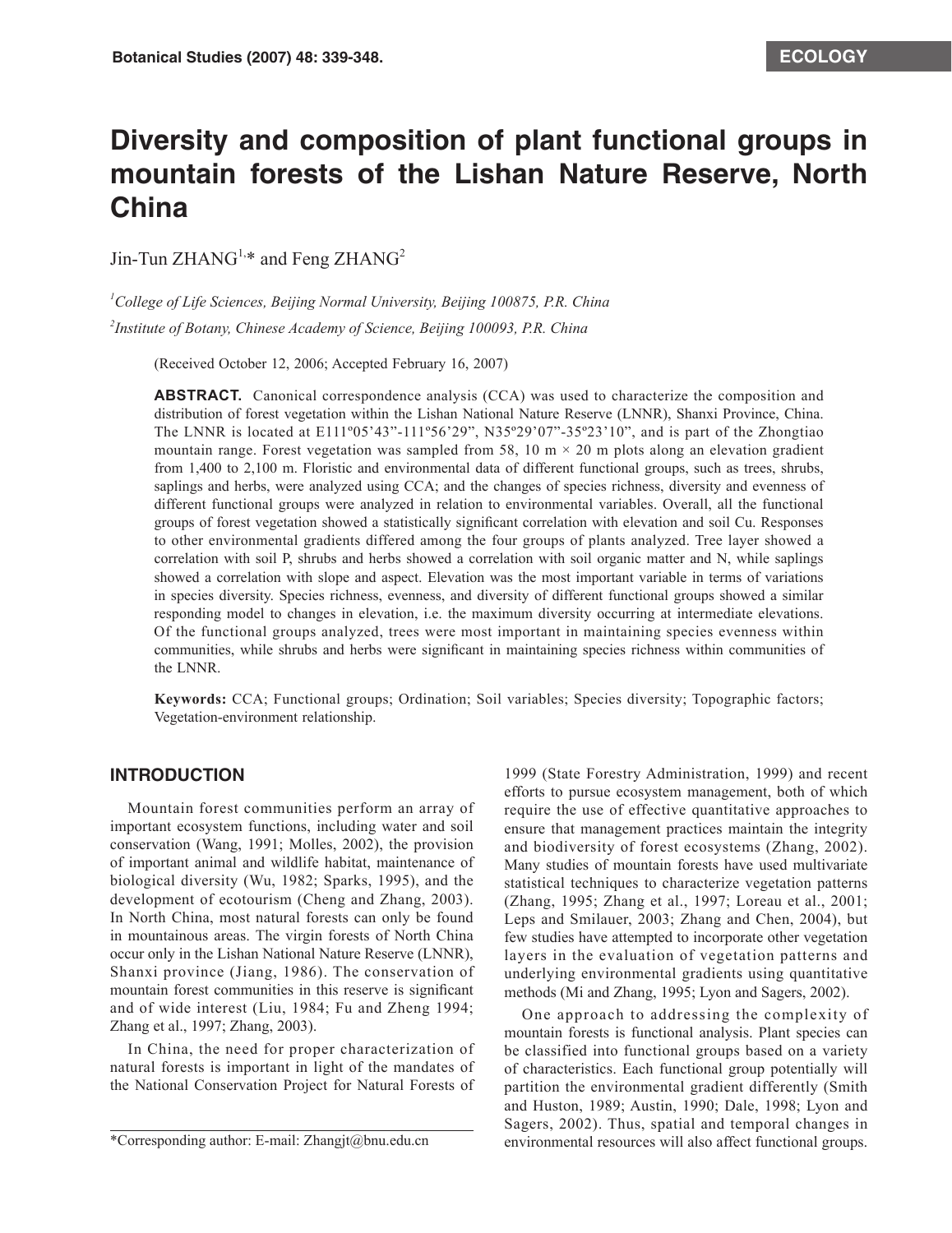The use of vertically stratified growth forms or vegetation layers as a means of separating species functional groups has a sound ecological and physiological basis (Grime, 1993; Box, 1996). However, information concerning the differential responses of different forest layers to environmental gradients is limited in the literature (Pausas, 1994; Zhang, 2003; Lyon and Sagers, 2002). The hypothesis of species diversity-elevation gradient has been tested many times (e.g. Stevens, 1992; Dolezal and Srutek, 2002), but information concerning the responses of functional group species diversity to environmental gradient is limited (Lomolino, 2001; Kessler, 2001; Austrheim, 2002).

The LNNR was established in the 1970s to protect its virgin forest communities. Vegetation within the reserve is typical of warm temperate deciduous broadleaved forest in China. Previous studies have examined the flora (Liu, 1984), vertical distribution of vegetation (Zhang et al., 1997), and plant resources (Liu, 1984; Fu and Zheng, 1994) of the reserve. However, the relationships between forest functional groups and environments have not been studied. The objectives of this study were to evaluate the roles of species functional groups in the forest communities, determine if different functional groups exhibit different responses to the same suite of environmental variables, and determine the patterns of species diversity in different functional groups.

### **MATERIALS AND METHODS**

#### **Study area**

The LNNR is located at E111º05'43"-111º56'29", N35º29'07"-35º23'10", and is part of the Zhongtiao mountain range in Southern Shanxi, China. Elevation within the reserve varies from 1,000 to 2,358 m. The reserve lies on the southern edge of the Loess Plateau and is within a transitional area from a warm-temperate zone to a subtropical zone (Wu, 1982). The climate of the area is warm temperate and semi-humid, with continental characteristics and controlled by seasonal winds. Annual mean temperature is 13.3°C, the monthly mean temperatures of January and July are -0.5°C and 27.5° C, respectively, and the annual accumulative temperature in excess of 10°C is 2,100°C. Annual mean precipitation varies from 667.6 mm to 900.0 mm in the mountain regions, with 70% of annual precipitation during July and September. The dominant soil types are drab (cinnamon) soil, mountain drab soil, brown forest soil and mountain meadow soil according to Chinese soil classification system (Liu, 1992). The study area of Zhuweigou is the main valley within the LNNR. Its elevation varies from 1,400 to 2,358 m. Most of the valley is forested, while a small area close to the mountain tops is covered by mountain shrub-lands and meadows. This study dealt with all forests distributed from 1,400 to 2,100 m elevation. The vegetation communities are mainly broad-leaved deciduous forests (Zhang et al., 1997).

#### **Vegetation sampling**

We established 8 eight transects within Zhuweigou valley at intervals of 100 m in altitude along an elevation gradient from 1,400 to 2,100 m. These transects cut across the valley and were oriented parallel to topographic contours. Four to eight sites along each transect were established randomly; the number of sites along each transect was determined based on the transect length. The plot size was 10 m  $\times$  20 m, based on the minimum community area of  $128 \text{ m}^2$  in this area (Mi and Zhang, 1995). A total of 58, 10 m  $\times$  20 m plots were sampled during our survey in July, 2002.

We categorized plants as trees  $(>= 2$  cm dbh, height 5-15 m), tree saplings  $(2 \text{ cm} \text{ dbh}, \text{ height } 2.5 \text{ m})$ , shrubs (height  $\leq$ 2 m) and herbs (height  $\leq$ 0.5 m). Correspondingly, we segregated the vegetation into four *a priori* defined functional groups: tree layer species, tree sapling species, shrub layer species, and herb species. The criteria for division into functional groups were the height layers of plants; tree saplings and shrubs were separated because saplings are generally much taller than shrubs and have special roles in forest regeneration, and adult trees and saplings for the same species may have different roles in the forest (Grime, 1993; Loreau et al., 2001). The cover, height, diameter at 1.3 m height (dbh), basal area, and individual number for tree species were measured in each 10 m  $\times$  20 m plot. Three 4 m  $\times$  4 m and four 2 m  $\times$  2 m subplots within each 10  $m \times 20$  m plot were used to record shrubs and herbs, respectively; the cover and height for shrubs and tree saplings were measured in each  $4 \text{ m} \times 4$ m subplot, and that for herbs was measured in each 2 m  $\times$ 2 m subplot. We calculated the mean values of cover for shrub, sapling and herb in the three  $4 \text{ m} \times 4 \text{ m}$  or four 2 m  $\times$  2 m subplots, and the mean values of heights for species in the subplots. The cover of plants was estimated visually, and the heights were measured using tree-finder for trees and saplings, and tape-ruler for shrubs and herbs. The db h diameters and basal diameters of trees were measured using calipers and were used to calculate stem and basal areas.

#### **Environmental attributes**

Each study plot was characterized by three physical factors: elevation, slope, and aspect. The elevation for each plot was measured by altimeter, while the slope and aspect were measured by compass. The 8 classes of aspect of 1 (337.6°-22.5°), 2 (22.6°-67.5°), 3 (292.6°-337.5°), 4 (67.6°-112.5°), 5 (247.6°-292.5°), 6 (112.6°-157.5°), 7 (202.6°-247.5°), 8 (157.6°-202.5°) were used in the analysis (Zhang, 2004). We collected soil samples at 20 cm depth from five locations chosen randomly within each  $10 \text{ m} \times 20 \text{ m}$  plot using a soil cylindered core sampler. The five samples were thoroughly mixed and one quarter of the mixture was collected for laboratory chemical analysis. Soil samples were dried at 70°C for over 48 h to a constant weight and analyzed in terms of soil pH, conductivity, organic matter, total nitrogen, total phosphorus, K, Cu,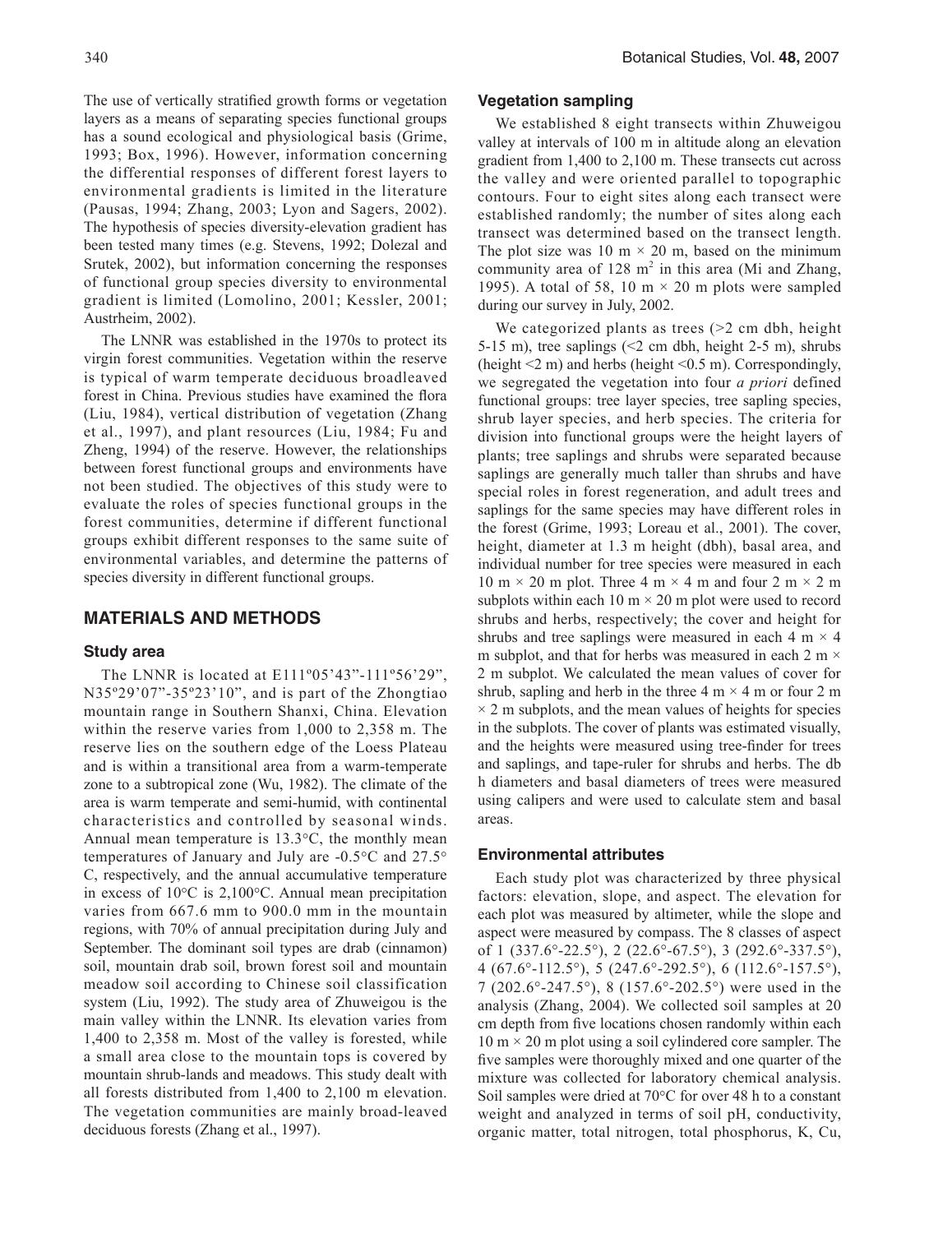Mn, and Zn. These variables were selected because some, such as N, P, K, and organic matter, are the most important nutrient elements, while others, such as the micronutrient elements Cu, Mn, and Zn, are deficient in soils of the area (Liu, 1992). A 1:2.5 ratio of soil to distilled water suspension was used to measure pH and conductivity using a Whatman pH sensor meter and a conductivity meter, respectively. Total nitrogen was estimated using Kjeldahl extraction, and total phosphorus was measured via the  $HCLO<sub>4</sub>-H<sub>2</sub>SO<sub>4</sub>$  colorimetric method (molybdovanadate method). Organic matter was measured using  $K_2Cr_2O_7$ capacitance. The elements K, Cu, Mn, Zn were determined using an atomic absorption spectrophotometer (Page, 1982).

#### **Data analysis**

We used the importance value (IV) of each species as data in ordination analysis and the calculation of diversity indices. The IV was calculated using the following formulae (Zhang, 1995, 2004):

 $IV<sub>Tree</sub>$  = Relative cover + Relative dominance + Relative height [1]

 $IV<sub>Tree sampling</sub>$ , Shrub or Herbs = Relative cover + Relative height [2]

where the dominance refers to the sum of the basal areas for each tree species within a plot; relative cover, relative dominance and relative height refer to the percentages of one species cover, dominance and mean height over the sum of all species cover, dominance and mean height within a plot respectively.

Canonical correspondence analysis (CCA) was conducted on plant species-environmental variable matrices using the software CANOCO 4.5 (ter Braak and Šmilauer, 2002). The square root transformation of environmental data was used, but no transformation of species data (IVs) was applied in the analysis. To determine if different functional groups exhibited differential responses to the same suit of environmental variables, separate CCA ordinations were performed on the four functional groups, i.e. tree layer, sapling layer, shrub layer and herb layer.

To determine the patterns of species diversity, we employed three species diversity indices: species richness, species diversity (diversity), and species evenness:

Species number (as a richness index):

$$
D = S.\t\t[3]
$$

Shannon-Wiener diversity index:

$$
H' = -\sum P_i \ln P_i. \tag{4}
$$

Pielou evenness index:

 $E = (-\sum P_i \ln P_i)/\ln S.$  [5]

where  $P_i$  is the relative importance value of species  $i$ , and *S* is the number of species within a plot (Pielou, 1975; Zhang, 1995; Tóthmérész, 1995). Calculation of species diversity indices was performed for the four functional groups.

Linear and non-linear (quadratic curves) regression methods were used to analyze the relationships between the CCA axes of the four functional groups, and between species diversity indices and environmental variables. The regression analyses were performed using SPSS (SPSS Inc. 2000), and the regression diagrams were plotted using Microsoft Excel.

# **RESULTS**

### **Ordination analysis of functional groups**

We performed CCA ordinations on trees, shrubs, tree saplings and herbs respectively. In all CCA ordinations, the Monte Carlo permutation test indicated that the eigenvalues for the first four axes were all significant (P<0.05; Ter Braak, 1986). The species-environment correlations with the CCA axes for all functional groups were significant (Table 1), however, the relationships between species and environmental variables differed for different plant groups (Figures 1-4, Table 1, Table 2).

Nine of the twelve environmental variables are significantly correlated with tree species distribution (Figure 1, Table 2). The dominant environmental variables correlated with the first axis were soil Cu and elevation (Figure 1, Table 2). Elevation, P and Mn showed a strong correlation with the second axis, while slope and aspect showed a correlation with the third axis. The plots at high elevation that contain *Betula albo-sinensis, Populus davidiana, Salix pseudotangii*, and *Pinus armandii* are located in the upper left quadrant of the CCA triplot (Figure 1). Species that are characteristic of low-elevation plots, such as *Pinus tabulaeformis, Juglans cathayensis,* 

**Table 1.** Comparison of eigenvalues and species-environment correlations produced by CCA ordinations on the four functional groups in the Lishan Nature Reserve, China.

|               |        |        | Eigenvalues |        | Species-environment correlations |        |        |        |
|---------------|--------|--------|-------------|--------|----------------------------------|--------|--------|--------|
|               | Axis 1 | Axis 2 | Axis 3      | Axis 4 | Axis 1                           | Axis 2 | Axis 3 | Axis 4 |
| Trees         | 0.784  | 0.470  | 0.394       | 0.235  | 0.925                            | 0.837  | 0.834  | 0.82   |
| <b>Scrubs</b> | 0.644  | 0.481  | 0.356       | 0.233  | 0.962                            | 0.866  | 0.893  | 0.791  |
| Tree sapling  | 0.838  | 0.602  | 0.506       | 0.440  | 0.946                            | 0.841  | 0.798  | 0.810  |
| <b>Herbs</b>  | 0.535  | 0.371  | 0.323       | 0.282  | 0.928                            | 0.858  | 0.843  | 0.829  |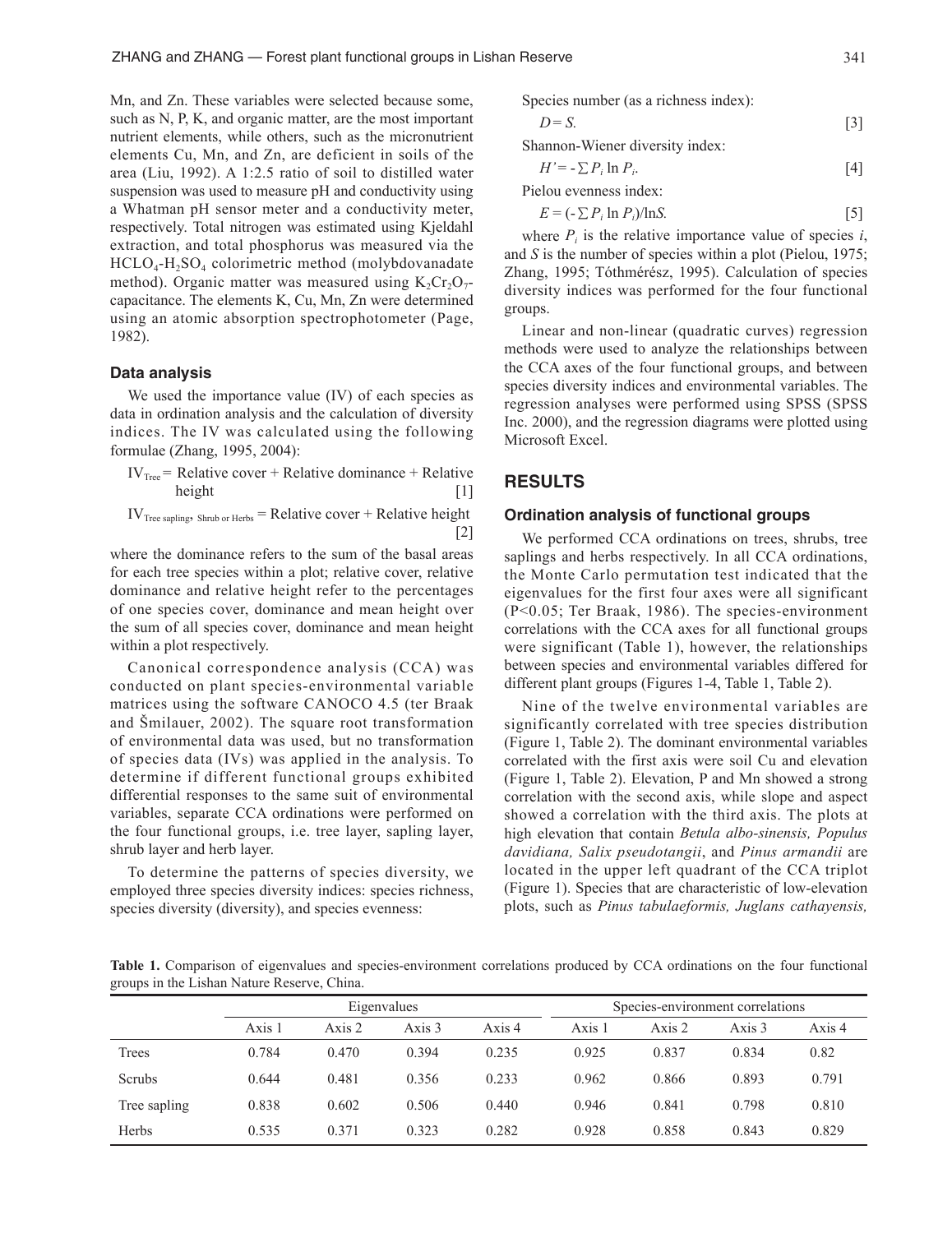

**Figure 1.** CCA ordination of 58 plots and 18 tree species ( $> 2$ cm dbh) with 12 environmental variables in the Lishan Nature Reserve, China. Biplot vectors shown represent the major explanatory environmental variables. Ele: Elevation; Slo: slope; Asp: aspect; Org: organic matter content; Cond: conductivity. ● and regular font numbers represent plots, ○ and italic numbers represent tree species. 1, *Carpinus turczaninowii*; 2, *Carpinus turczaninowii* var. *stipulata*; 3, *Ulmus lamellosa*; 4, *Acer davidii*; 5, *Sorbus pohuashanensis*; 6, *Quercus liaotungensis*; 7, *Juglans cathayensis*; 8, *Betula platyphylla*; 9, *Betula albo-sinensis*; 10, *Pinus armandii*; 11, *Pinus tabulaeformis*; 12, *Salix pseudotangii*; 13, *Populus davidiana*; 14, *Toxicodendron verniciflum*; 15, *Acer mono*; 16, *Rhus chinensis*; 17, *Tilia mongolica*; 18, *Quercus aliena.*

*Carpinus turczaninowii* var. *stipulata*, *Carpinus turczaninowii,* plot in the right-hand quadrants. Species that prefer fertile soil and that occur in mid-elevation plots, such as *Acer davidii*, *Quercus liaotungensis, Acer mono* and *Toxicodendron verniciflum*, plot in the lower left quadrant.

As with the CCA ordination of trees, shrubs showed a strong correlation between the first axis and elevation and soil Cu (Table 2, Figure 2). Soil organic matter, N and pH were also important to the first axis. The dominant environmental variables that correlate with the second axis were P and N, while the dominant variables that correlate with the third axis were slope and aspect. The high-elevation plots contained *Abelia biflora*, *Spiraea pubescens, Philadelphus incanus* and *Lonicera chrysantha* plot in the upper left quadrant of the CCA triplot (Figure 2). Species characteristic of low-elevation plots, such as *Vitex negundo* var. *heterophylla* and *Rosa xantheana*  plot in the upper right quadrant, while species that prefer fertile soil and that occur in mid-elevation plots, such as *Philadelphus incanus, Forsythia suspensa* and *Sambucus williamsii*, plot in the lower quadrants.

For tree saplings, the dominant variable correlated with the first axis was slope, while aspect and elevation were also significantly correlated with the first axis (Table 2, Figure 3). The dominant variables correlated with the second and third axes were slope and elevation respectively. Cu was also significantly correlated with the first three axes. Saplings were unevenly distributed in the study area; 18 plots do not have any saplings.

Herbaceous species showed strong correlations between the first axis and elevation, Cu, organic matter and N (Table 2, Figure 4), similar to the trees and shrubs ordinations. Zn, pH and conductivity were also important to the first axis. Zn, pH, and P showed a significant correlation with the second axis, while aspect and slope showed a strong correlation with the third axis. The



**Figure 2.** CCA ordination of 58 plots and 55 shrub species with 12 environmental variables in the Lishan Nature Reserve, China. Biplot vectors shown represent the major explanatory environmental variables. Ele: Elevation; Slo: slope; Asp: aspect; Org: organic matter content; Cond: conductivity. ● and regular font numbers represent plots,  $\circ$  and italic numbers represent shrub species. 1, *Staphylea holocarpa*; 2, *Swida alba*; 3, *Cerasus polytricha*; 4, *Euodia rutaecarpa*; 5, *Crataegus kansuensis*; 6, *Cornus bretschneideri*; 7, *Koelreuteria paniculata*; 8, *Syringa reticulata* var*. mandshurica*; 9, *Pyrus betulaefolia*; 10, *Malus honanensis*; 11, *Hydrangea bretschneideri*; 12, *Celastrus orbiculatus*; 13, *Forsythia suspensa*; 14, *Lonicera chrysantha*; 15, *Lonicera hispida*; 16, *Lonicera ferdinandii*; 17, *Lonicera microphylla*; 18, *Spiraea pubescens*; 19, *Spiraea trilobata*; 20, *Vitex negundo* var*. heterophylla*; 21, *Sambucus williamsii*; 22, *Abelia biflora*; 23, *Cotoneaster multiflorus*; 24, *Rubus crataegifolius*; 25, *Lespedeza bicolor*; 26, *Schisandra chinensis*; 27, *Cotoneaster acutifolius*; 28, *Sorbaria sorbifolia*; 29, *Philadelphus incanus*; 30, *Acanthopanax gracilistylus*; 31, *Acanthopanax senticosus*; 32, *Euonymus alatus*; 33, *Euonymus nanoides*; 34, *Ribes mandshuricum*; 35, *Viburnum betulifolium*; 36, *Viburnum schensianum*; 37, *Viburnum opulus*  var*. calvescens*; 38, *Smilax china*; 39, *Rosa xanthina*; 40, *Rosa davurica*; 41, *Rosa bella*; 42, *Hydrangea bretschneideri*; 43, *Berberis amurensis*; 44, *Syringa microphylla*; 45, *Ribes bruejense*; 46, *Pyrus betulaefolia*; 47, *Myripnois dioica*; 48, *Daphne odora*; 49, *Sophora flavescens*; 50, *Rhamnus davurica*; 51, *Elaegnus pungens*; 52, *Celastrus orbiculatus*; 53, *Elsholtzia stauntoni*; 54, *Crataefus pinnatifida*; 55, *Diospyros lotus.*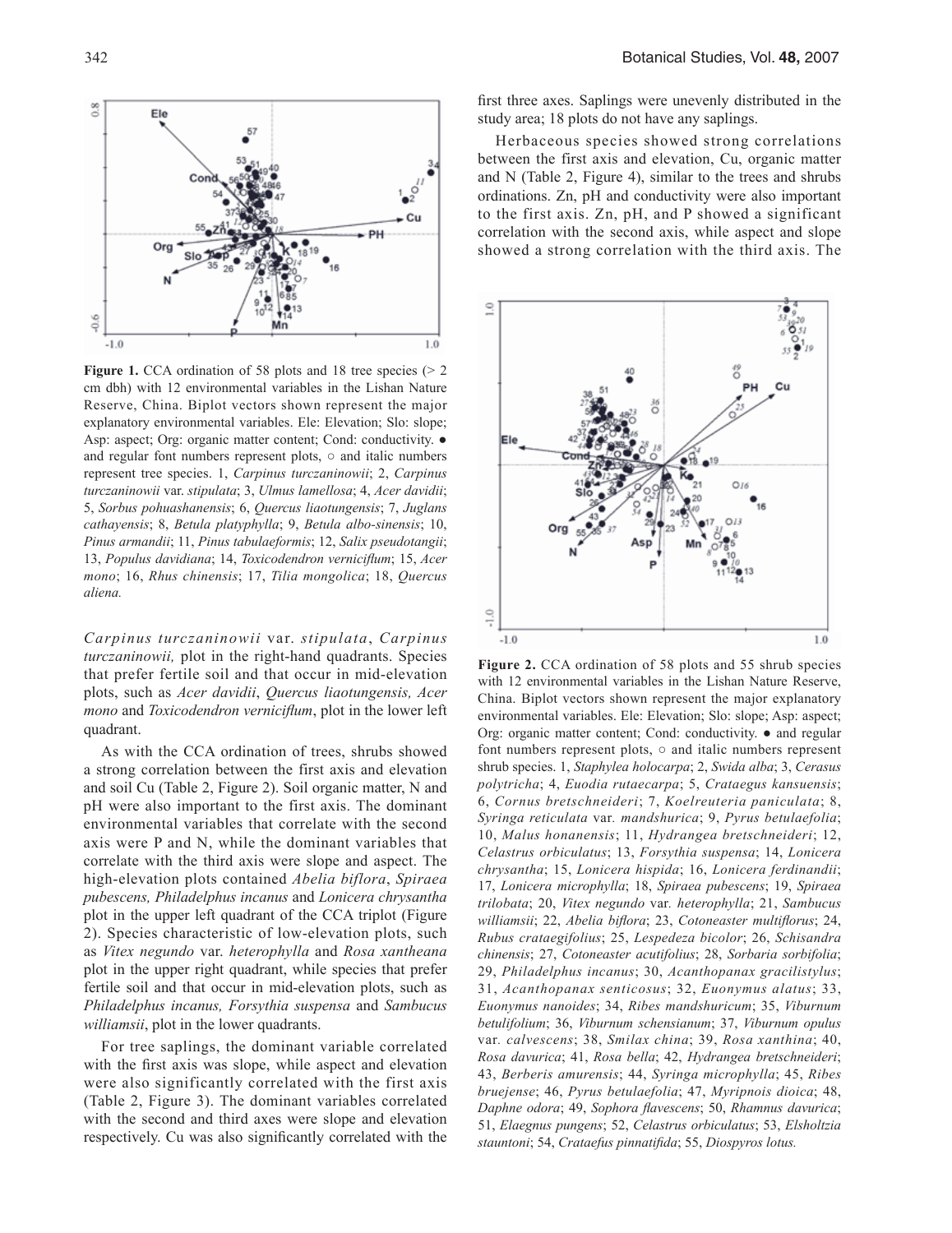high-elevation plots that contain species *Thalictrum squarrosum*, *Polygonum convolvulus, Cimicifuga foetida, Dryopteris laeta* and *Maianthemum bifolium* plot in the left quadrants. Plots with N-rich soils were found in the lower left quadrant, while plots with Zn-rich soils were located in the upper left quadrants. The low-elevation plots contained the species *Patrinis jeterophylla*, *Carex lanceolata*, *Phlomis umbrosa*, *Artemisia lavandulaefolia* and *Dryopteris laeta* plots were in the right quadrants; their soils were rich in Cu with comparatively high pH.

#### **Species diversity of functional groups**

Elevation was one of the most significant variables that correlate with vegetation and species functional groups from the CCA ordination analyses (Table 2, Figures 1-4). Therefore, we examined variations in species diversities of functional groups along the elevation gradient (Figure 5). Species richness, diversity and evenness of the three main functional groups, trees, shrubs and herbs, varied throughout the study area (diversity of saplings was not considered separately because saplings were not found in more than 30% plots). Species richness of trees and herbs



**Figure 3.** CCA ordination of 58 plots and saplings of 20 tree species  $(< 2$  cm dbh) with 12 environmental variables in the Lishan Nature Reserve, China. Biplot vectors shown represent the major explanatory environmental variables. Ele: Elevation; Slo: slope; Asp: aspect; Org: organic matter content; Cond: conductivity.  $\bullet$  and regular font numbers represent plots,  $\circ$  and italic numbers represent sapling species. 1, *Pinus tabulaeformis*; 2, *Ulmus lamellose*; 3, *Koelreuteria paniculata*; 4, *Juglans cathayensis*; 5, *Cornus bretschneideri*; 6, *Pinus armandii*; 7, *Carpinus turczaninowii* var*. stipulata*; 8, *Toxicodendron verniciflum*; 9, *Quercus liaotungensis*; 10, *Acer davidii*; 11, *Acer mono*; 12, *Carpinus turczaninowii*; 13, *Ailanthus altissima*; 14, *Sorbus pohuashanensis*; 15, *Tilia mongolica*; 16, *Fraxinus chinensis*; 17, *Populus davidiana*; 18, *Syringa reticulata* var*. mandshurica*; 19, *Salix pseudotangii*; 20, *Swida alba.*



**Figure 4.** CCA ordination of 58 plots and 85 herbaceous species with 12 environmental variables in the Lishan Nature Reserve, China. Biplot vectors shown represent the major explanatory environmental variables. Ele: Elevation; Slo: slope; Asp: aspect; Org: organic matter content; Cond: conductivity. ● and regular font numbers represent plots, ○ and italic numbers represent herb species. 1, *Smilacina japonica*; 2, *Phlomis umbrosa*; 3, *Veratrum nigrum*; 4, *Paris verticillata*; 5, *Triosteum pinnatifidum*; 6, *Astilbe chinensis*; 7, *Cacalia hastata*; 8, *Cystopteris fragilis*; 9, *Dryopteris laeta*; 10, *Aquilegia viridiflora*; 11, *Vicia unijuga*; 12, *Patrinia heterophylla*; 13, *Dioscorea nipponica*; 14, *Polygonatum odoratum*; 15, *Galium verum*; 16, *Arisaema erubescens*; 17, *Epimedium grandiflorum*; 18, *Saussurea japonica* var*. alata*; 19, *Aconitum carmichaeli*; 20, *Aconitum barbatum*; 21, *Ajuga ciliata*; 22, *Ligularia intermedia*; 23, *Viola prionantha*; 24, *Viola varietata*; 25, *Viola biflora*; 26, *Artemisia lavandulaefolia*; 27, *Artemisia argyi*; 28, *Artemisia brachyloba*; 29, *Pedicularis resupinata*; 30, *Thalictrum petaloideum*; 31, *Thalictrum squarrosum*; 32, *Achyranthes bidentata*; 33, *Rubia cordifolia*; 34, *Serratula chinensis*; 35, *Pimpinella thellungiana*; 36, *Hylotelephium verticillatum*; 37, *Polygonatum involucratum*; 38, *Pertya sinensis*; 39, *Polygonum convolvulus*; 40, *Lamium album*; 41, *Carpesium cernuum*; 42, *Glycine soja*; 43, *Chrysosplenium pilosum*; 44, *Polygonatum verticillatum*; 45, *Lactuca tatarica*; 46, *Lonicera tragophylla*; 47, *Kalimeris lautureana*; 48, *Heracleum hemsleyanum*; 49, *Maianthemum bifolium*; 50, *Cimicifuga foetida*; 51, *Sedum aizoon*; 52, *Pyrrosia lingua*; 53, *Lespedeza davurica*; 54, *Cardamne tangutorum*; 55, *Aster tataricus*; 56, *Angelica dahurica*; 57, *Paeonia obovata*; 58, *Convallaria keiskei*; 59, *Hypericum erectum*; 60, *Cirsium teo*; 61, *Poa annua*; 62, *Arundinella hirta*; 63, *Dendranthena lavandulifolium*; 64, *Polygonum viviparum*; 65, *Cynanchum ascyrifolium*; 66, *Allium senescens*; 67, *Potentilla chinensis*; 68, *Leontopodium leontopodioides*; 69, *Carex lanceolata* var*. subpeditormis*; 70, *Carex rigescens*; 71, *Carex arnellii*; 72, *Viola yedoensis*; 73, *Iris tenuifolia*; 74, *Anemone tomentosa*; 75, *Leibnitzia anandria*; 76, *Cleistogenes serotina*; 77, *Geum urbanum*; 78, *Stellaria media*; 79, *Dendranthema cavandulifolium*; 80, *Vitis amurensis*; 81, *Ixeris sonchifolia*; 82, *Duchesnea indica*; 83, *Akebia quinata*; 84, *Cacalia farfaraefolia*; 85, *Clematis macropetala.*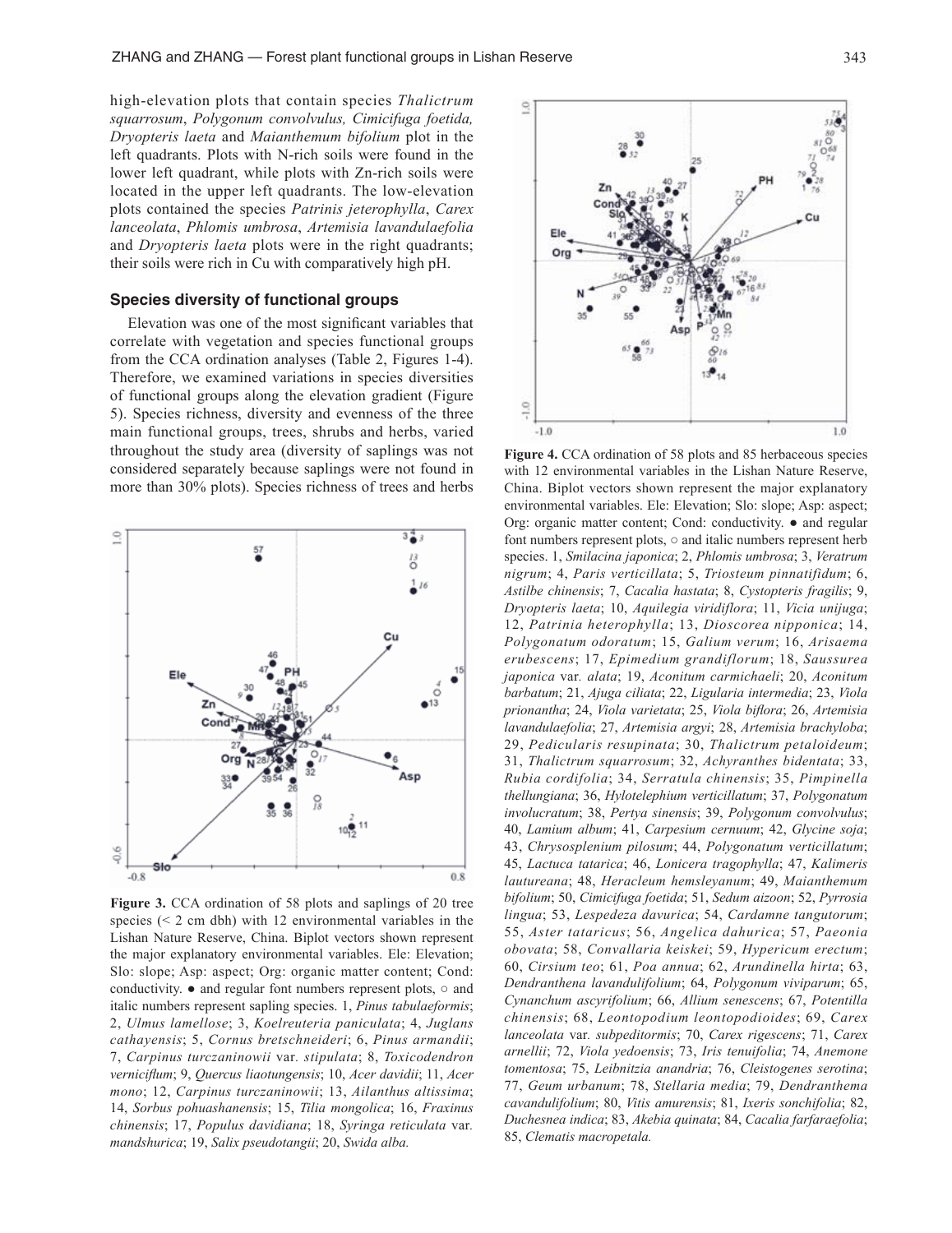| Table 2. A comparison of intraset correlations between environmental variables and CCA ordination axes for plant functional groups in the Lishan Nature Reserve, China |                       |                      |                       |               |             |                       |                       |                     |                       |                        |                                   |                                             |
|------------------------------------------------------------------------------------------------------------------------------------------------------------------------|-----------------------|----------------------|-----------------------|---------------|-------------|-----------------------|-----------------------|---------------------|-----------------------|------------------------|-----------------------------------|---------------------------------------------|
| Environmenta                                                                                                                                                           |                       | <b>Trees</b>         |                       |               | Shrubs      |                       |                       | Saplings            |                       |                        | Herbs                             |                                             |
| variables                                                                                                                                                              | <b>Axis</b>           | Axis 2               | Axis 3                | Axis          | Axis $2$    | Axis 3                | Axis 1                | Axis $2$            | Axis 3                | Axis 1                 | Axis 2                            | Axis 3                                      |
| Elevation                                                                                                                                                              | $-0.625***$           | $0.568***$           | 0.182                 | $-0.851***$   | 0.093       | $-0.270$ <sup>*</sup> | $-0.489***$           | 0.230               | $0.505***$            | $-0.739***$            | 0.109                             | $-0.140$                                    |
| Slope                                                                                                                                                                  | $-0.379***$           | $-0.094$             | $-0.681***$           | $-0.412***$   | $-0.107$    | $0.306^{*}$           | $-0.559***$           | $-0.478***$         | 0.155                 | $-0.344$ <sup>**</sup> | 0.226                             | $0.488***$                                  |
| Aspect                                                                                                                                                                 | $-0.233$              | 0.067                | $0.482***$            | $-0.065$      | $-0.376$ ** | $-0.607$ ***          | $0.458***$            | $-0.115$            | $0.266$ <sup>*</sup>  | $-0.062$               | $-0.331$                          | $-0.677***$                                 |
|                                                                                                                                                                        | $0.510***$            | 0.008                | $-0.440***$           | $0.457***$    | $0.369***$  | 0.021                 | $-0.030$              | 0.223               |                       | $0.390***$             | $0.403***$                        |                                             |
| Organic matter                                                                                                                                                         | $-0.529***$           | $-0.051$             | $-0.232$              | $-0.556***$   | $-0.300*$   | 0.202                 | 0.231                 | 0.063               | $0.035$<br>$0.123$    | $-0.683***$            | 0.055                             | $-0.161$<br>$-0.026$<br>$-0.160$<br>$0.059$ |
| Conductivity                                                                                                                                                           | $-0.277$ <sup>*</sup> | $0.263$ <sup>*</sup> | 0.004                 | $-0.388^{**}$ | 0.046       | $-0.093$              | $-0.291$ <sup>*</sup> | 0.040               | $-0.347$ **           | $-0.379***$            | $0.266^{*}$                       |                                             |
|                                                                                                                                                                        | $-0.555***$           | $-0.198$             | $-0.222$              | $-0.505***$   | $-0.423***$ | $0.269*$              |                       |                     | $-0.114$              | $-0.611***$            | $-0.154$<br>$-0.312$ <sup>*</sup> |                                             |
|                                                                                                                                                                        | $-0.213$              | $-0.458***$          | 0.038                 | $-0.029$      | $-0.483***$ | $0.266^{*}$           | $-0.210$<br>$-0.013$  | $-0.067$<br>$0.060$ | $0.344$ <sup>**</sup> | 0.057                  |                                   | $0.342***$                                  |
|                                                                                                                                                                        | 0.068                 | $-0.065$             | $-0.131$              | 0.128         | 0.021       | 0.130                 | $-0.074$              | 0.026               | 0.169                 | $-0.036$               | 0.194                             | 0.043                                       |
| ්                                                                                                                                                                      | $0.725***$            | 0.073                | 0.165                 | $0.649***$    | $0.374**$   | 0.062                 | $0.427***$            | $0.382**$           | $0.354***$            | $0.666$ ***            | 0.217                             | 0.092                                       |
| ∕a                                                                                                                                                                     | 0.043                 | $-0.420***$          | $-0.250$ <sup>*</sup> | 0.247         | $0.391***$  | 0.146                 | 0.140                 | 0.025               | $0.291$ <sup>*</sup>  | 0.156                  | $-0.255$                          | 0.226                                       |
|                                                                                                                                                                        | $-0.250$ <sup>*</sup> | 0.001                | $-0.334**$            | $-0.360**$    | 0.022       | $0.273$ <sup>*</sup>  | $-0.357***$           | 0.112               | 0.060                 | $-0.451***$            | $0.363***$                        | 0.036                                       |
| Note: * P<0.05. ** P<0.1. *** P<0.001                                                                                                                                  |                       |                      |                       |               |             |                       |                       |                     |                       |                        |                                   |                                             |

showed a significant correlation with elevation, but the relationship between shrub richness and elevation was not significant (Figure 5). Tree richness showed a quadratic increase with increasing elevation and reached a maximum value at 1,900-2,000 m. In contrast, herb richness decreased with increasing elevation, and reached a lowest value at 1,750-1,800 m, before it increased again at higher elevations. The species richness rank of functional groups is herbs  $>$  shrubs  $>$  trees (Figure 5).

The species heterogeneities (diversities) (Shannon-Wiener index) of functional groups showed a distinct correlation with elevation (Figure 5). Heterogeneities of trees, shrubs and herbs all showed a quadratic curve: the value increased at low elevations to a maximum value before decreasing at high elevation. The diversity curve of shrubs reached a maximum value at 1,850 m (Figure 5). Similar to richness, the species diversity rank of functional groups is herbs > shrubs > trees.

The relationship between species evenness of functional groups and elevation is unimodal with a peak at intermediate elevations (Figure 5). The evenness of trees, shrubs and herbs reached maximum values at elevations of 1,850 m, 1,800 m and 1,900 m, respectively. The variation of tree evenness was smaller than that of shrubs and herbs in the study area. The species evenness rank of functional groups is trees > shrubs > herbs, which is different to that of species richness and diversity.

# **DISCUSSION**

A variety of plant characteristics, including morphology, physiology, reproductive, competitive status or location in a successional sere could be used to define functional groups (Grime, 1993; Zhang, 2005). We separated forest plants into four functional layers, trees, saplings, shrubs and herbs, based on their height, which reflected importance of community structure (Zhang, 1999; Lyon and Sagers, 2002). The heights varied from 5 m to 15 m, 2 m to 5 m, and  $\leq$  2 m for trees, saplings and shrubs respectively in LNNR, and the heights of herbaceous species were usually below 0.5 m. Correspondingly, the depth of their root system varied greatly (Begon et al., 1990; Molles, 2002; Zhang, 2003). Therefore, the responses of these functional layers to environmental variables may differ and should be studied. This work demonstrated the distinctive responses of different functional groups to environmental gradients and confirmed the necessity of this kind of study.

Forest vegetation and their functional groups in the LNNR responded directly or indirectly to several important variables, including elevation, soil Cu, soil organic matter, soil N, slope and aspect. The responses of woody vegetation to these gradients have been observed in other studies (Nigh et al., 1985; Lyon and Sagers, 1998; Verburg and van Eijk-Bos, 2003; Chen et al., 2004), however, these previous studies usually focused on the distribution of canopy species within a forest. Lyon and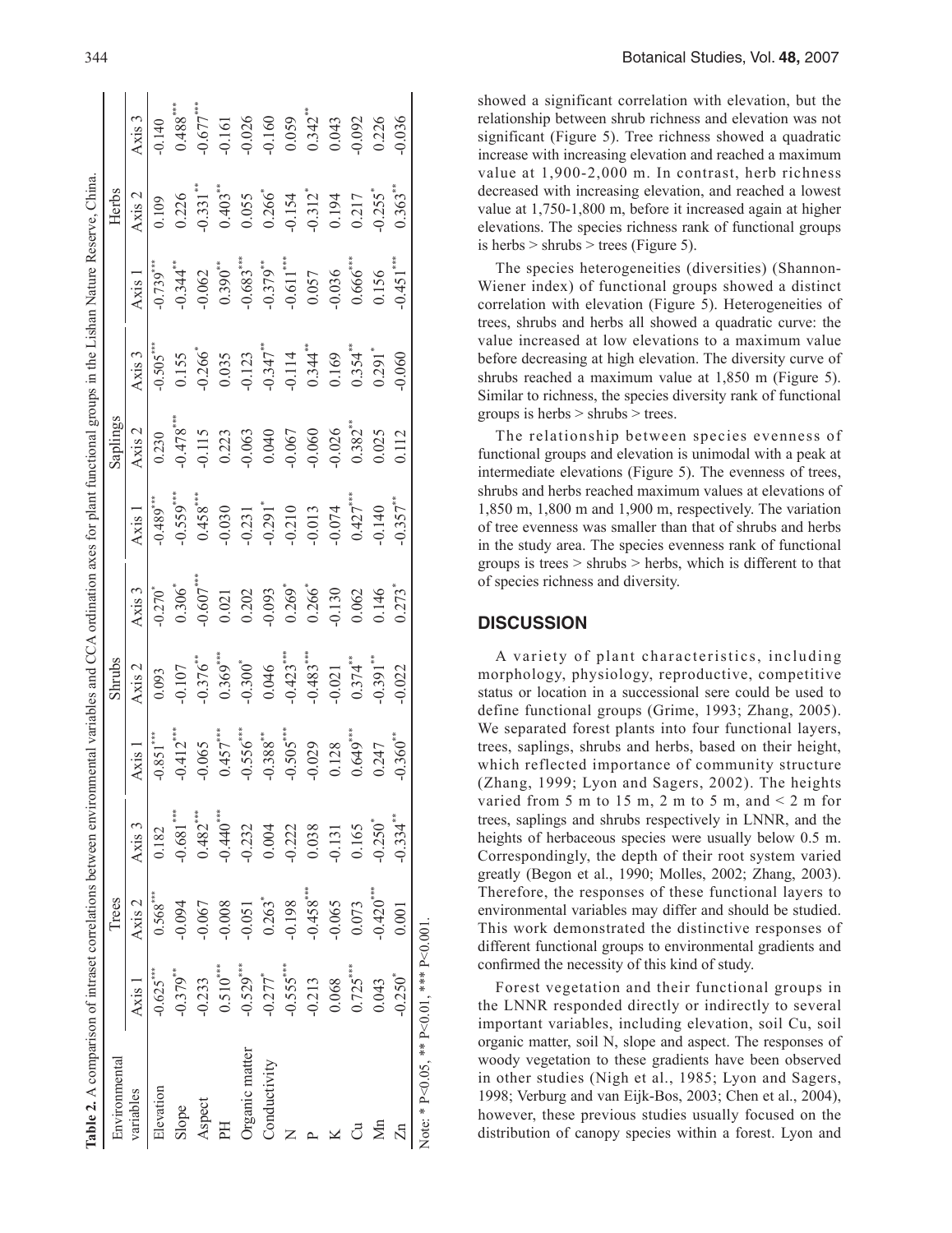Sagers (2002) investigated the responses of all trees and shrubs to environmental gradients, and identified specific relationships between environmental variables and woody vegetation. A more detailed approach, incorporating all species groups (trees, shrubs, saplings and herbs), reveals some of the specific interactions between environment and forest communities.

The differences in responses to environmental gradients between functional groups were clear in the LNNR forests. Elevation and soil Cu are dominant variables in affecting trees, shrubs and herbs, whereas slope is most important to tree saplings. In addition to elevation and Cu, soil P is important to trees, while organic matter and N are significant to shrubs and herbs. Herbs also show close relationship to pH and Zn. The relationship between elevation and vegetation in the LNNR has been noted in previous studies (Liu, 1984; Fu and Zheng, 1994; Zhang et al., 1997). The Cu content of soils of the LNNR is high compared with other mountain areas, but Cu distribution is uneven in the study area (Liu, 1992); some communities were Cu-deficient. Therefore, Cu is significant to forest communities in the LNNR (Wu, 1982). Organic matter, N and P are basic nutrient resources for plants, however, their concentrations vary markedly with elevation (Liu, 1984; Zhang et al., 1997) and therefore their effects on vegetation and species were significant. These variables were more significant to shrubs and herbs (Table 1-2, Figure 2 and Figure 4), because these variables were richer in shallow soil than in deep soil, and the root systems of shrubs and herbs were shallower than those of trees (Nangendo et al., 2002). Variations in slope were obvious, and its effects on saplings were apparent because it affected the maintenance and germination of seeds in soils. For instance, the number of seeds of *Quercus variabilis* within soil decreases with increasing slope in the Zhongtiao Mountains (Fu and Zheng, 1994; Zhang, 2004). Steep slopes make it difficult for seeds to stay at the soil surface, to move within the soil, and to absorb sufficient water (Zhang et al., 1997). These relationships must be considered when investigating the regeneration of forest in the LNNR.

Although differences in response to environmental gradients among functional groups were obvious, their similarities were clear from the CCA ordination results. Figure 6 shows the correlations of the first two CCA axes of one functional group with that of the other. All the axes show a significant correlation with other axes, similar to other studies (Franklin et al., 2001; Lyon and Sagers, 2002; Nangendo et al., 2002). Different functional groups



**Figure 5.** Variations of species diversity of functional groups along elevational gradient in the Lishan Nature Reserve, China.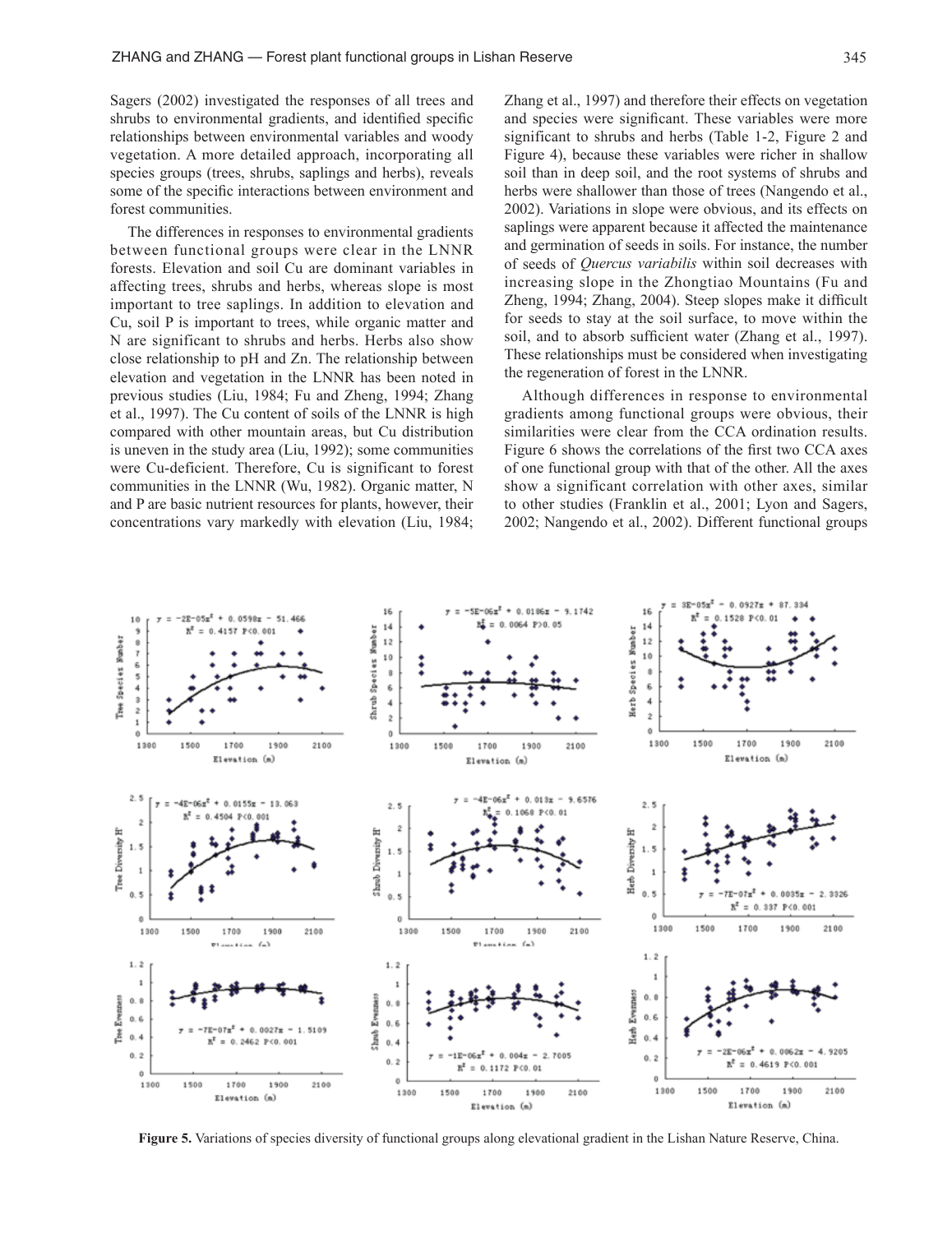in a community share the same complex of environmental variables, and therefore, it is easy to understand that they are similar in their responses to environmental gradients. This indicates that the functions and roles of species groups in communities are closely related to each other (Whitaker, 1967; Zhang, 2003; Nummelin and Zilihona, 2004). Although different plant groups show similar patterns of species diversity in response to elevation, those elevations with the maximum diversity values are different from each plant group (Figure 5); this is due to interactions between functional groups (Figure 5). The effects of trees on the diversity of shrubs and herbs are significant because tree canopies affect the distribution of resources such as light, water-conditions and temperature available to shrubs and herbs (Kessler, 2001; Zhang, 2003; Nummelin and Zilihona, 2004). Among trees, shrubs and herbs, trees were most important in maintaining species evenness of communities, and shrubs and herbs were significant in maintaining species richness of communities in the LNNR (Zhang and Chen, 2004). All the functional groups were important in maintaining species diversity (Loreau et al., 2001; Verburg and van Eijk-Bos, 2003), because species diversity is related to both species richness and evenness (Zhang, 1995). To protect species diversity and forests, the conservation of all functional layers should be emphasized. Elevation gradient is one key variable that affects the variation of species diversity in communities and is frequently studied (Lyon and Sagers, 2002; Zhang, 2002). The patterns of species diversity of functional groups along the elevation gradient were very similar; the species richness, diversity and evenness of different plant groups all show a significant correlation with elevation, with most being unimodal, consistent with the hypothesis

of maximum diversity at intermediate elevations (Lomolino, 2001; Zhang and Chen, 2004). One exception was the richness of herbs, which had a minimum richness at intermediate elevations.

The distribution patterns of vegetation and species diversity are often correlated with patterns of resource variation and resource gradients, which have been well established in vegetation science (Whittaker, 1967; Austin, 1990; Zhang, 2002). Different plant functional groups may have different resource-use strategies, physiologies, and competitive abilities (Lyon and Sagers, 2002). In the literature, many vegetation studies avoid complexity by over-emphasizing a single type of plant group, typically a group of canopy tree species (O'Neill et al., 1986). In the present study, an analysis of all species, including canopy trees, understory shrubs, saplings and herbs, emphasized the importance of the structure of complex forest ecosystems. The inclusion of different functional groups in multivariate analysis provides more detailed and comprehensive information on the spatial variation of vegetation and species diversity and the response of plant species to underlying gradients (Lyon and Sagers, 2002; Zhang, 2004). Furthermore, vegetation functional group analyses can be used in a management and conservation context to identify vegetation and landscape characteristics (Lyon and Sagers, 2002; Verburg and van Eijk-Bos, 2003).

**Acknowledgment.** We thank G.L. Zhang, Q. Li and X.Y. Guo for their help with data collection. The study was financial supported by the National Natural Science Foundation of China (Grant No 30070140) and the Teachers' Foundation of Education Ministry of China.



**Figure 6.** Relationships of the first two CCA ordination axes of one functional group with the other functional group in the Lishan Nature Reserve, China.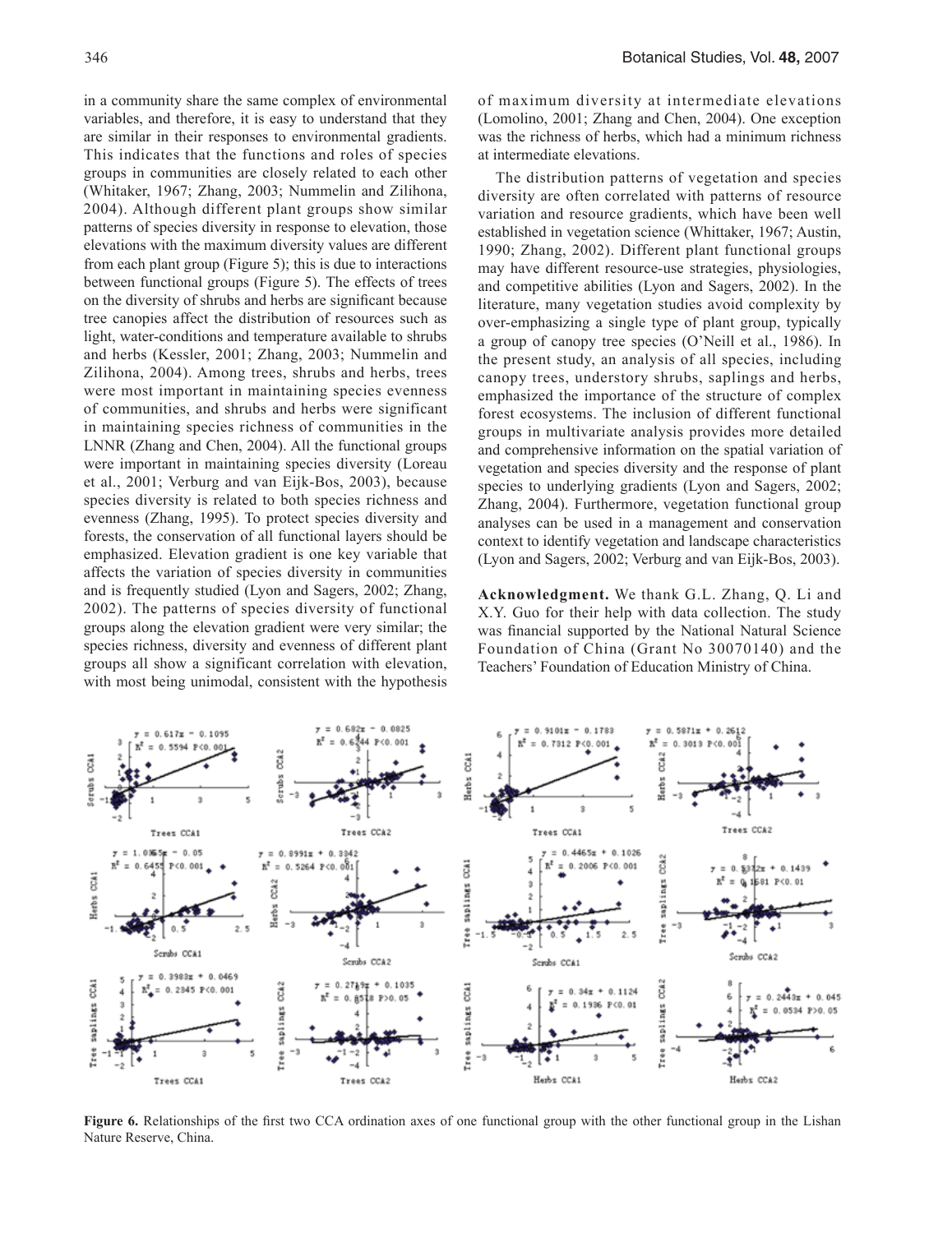# **LITERATURE CITED**

- Austin, M. P. 1990. Community theory and competition in vegetation. *In* J. B. Grace and D. Tilman (eds.), Perspectives on Plant Competition. Academic Press, New York, pp. 215-238.
- Austrheim, G. 2002. Plant diversity patterns in semi-natural grasslands along an elevational gradient in southern Norway. Plant Ecol. **161:** 193-205.
- Begon, M., L. Harper, and C.R. Townsend. 1990. Ecology. Blackwell Scientific Publications, Boston, pp. 267-350.
- Box, E.O. 1996. Plant functional types and climate at the global scale. J. Veg. Sci. **7:** 309-320.
- Chen, J., B. Song, M. Rudnicki, M. Moeur, K. Bible, M. North, D.C. Shaw, J.F. Franklin, and D.M. Braum. 2004. Spatial relationship of biomass and species distribution on an oldgrowth *Pseudotsuga-Tsuga* forest. Forest Sci. **50:** 364-375.
- Cheng, Z.H. and J-T. Zhang. 2003. Difference between tourism vegetation landscapes of different distance. J. Mountain Sci. **21:** 647-652.
- Dale, G. 1998. Forest plant diversity at local and landscape scales in the Cascade Mountains of Southwestern Washington. Forest Ecol. Manag. **109:** 323-341.
- Dolezal, J. and M. Srutek. 2002. Altitudinal changes in composition and structure of mountain-temperate vegetation: A case study from the Western Carpathians. Plant Ecol. **158:** 201-221.
- Franklin, J., A.D. Syphard, D.J. Mladenoff, H.S. He, D.K. Simons, R.P. Martin, D. Deutschman, and J.F. O'Leary. 2001. Simulating the effects of different fire regimes on plant functional groups in Southern California. Ecol. Model. **142:** 261-283.
- Fu, Z.J. and X.T. Zheng. 1994. The floristic feature of plants in Zhongtiao Mountains, Shanxi. Acta Bot. Boreali-Occidentalia Sin. **14:** 148-152.
- Grime, J.P. 1993. Vegetation functional classification systems as approaches to predicting and quantifying global vegetation change. *In* A.M. Solomon and H.H. Shugart (eds.), Vegetation Dynamics and Global Change. Chapman and Hall, New York, pp. 293-305.
- Jiang, S.Z. 1986. The virgin forests in Hungou district of Zhongtiao Mountains. J. Beijing Forest. Univ. **8:** 67-70
- Kessler, M. 2001. Patterns of diversity and range size of selected *plant* groups along an elevational transect in the Bolivian Andes. Biodivers. Conserv. **10:** 1897-1921.
- Leps, J. and P. Smilauer. 2003. Multivariate Analysis of Ecological Data Using CANOCO. Cambridge University Press: Cambridge.
- Liu, T.W. 1984. A survey of plant resources in Zhongtiao Mountains of Shanxi. J. Wuhan Bot. Res. **2:** 259-266.
- Liu, Z.Y. 1992. Soils in Shanxi Province. Science Press, Beijing. (in Chinese).
- Lomolino, M.V. 2001. Elevation gradients of species diversity: historical and prospective views. Global Ecol. Biogeogra.

**10:** 3-13.

- Loreau, M., S. Naeem, and P. Inchausti. 2001. Biodiversity and ecosystem functioning: current knowledge and future challenges. Science **294:** 804-808.
- Lyon, J. and C.L. Sagers. 1998. Structure of herbaceous plant assemblages in a forested riparian landscape. Plant Ecol. **138:** 1-16.
- Lyon, J. and C.L. Sagers. 2002. Correspondence analysis of functional groups in a riparian landscape. Plant Ecol. **164:**  171-183.
- Mi, X-C. and J-T. Zhang. 1995. Classification and ordination of Form. *Quercus variabilis* in Menghe Reservation, Shanxi Province. Bull. Bot. **15:** 397-402.
- Molles, M.C. 2002. Ecology: Concepts and Applications (2nd ed). The McGraw-Hill Co., Singapore.
- Nangendo, G., A. Stein, M. Gelens, A. de Gier, and R. Albricht. 2002. Quantifying differences in biodiversity between a tropical forest area and a grassland area subject to traditional burning. Forest Ecol. Manag. **164:** 109-120.
- Nigh, T.A., S.G. Pallardy, and H.E. Garrett. 1985. Sugar mapleenvironment relationships in the river hills and central Ozark Mountains of Missouri. The Amer. Midl. Naturalist **98:** 469-476.
- Nummelin, M. and I.J.E. Zilihona. 2004. Spatial variation of arthropod communities in virgin and managed sites in the Kibale Forest, western Uganda. Forest Ecol. Manag. **195:** 107-114.
- O'Neill, R.V., D.L. DeAngelis, J.B. Waide, and T.F.H. Allen. 1986. A hierarchical concept of ecosystems. Monographs in Population Biology 23. Princeton University Press, Princeton, New York.
- Page, A.L. (ed). 1982. Methods of soil analysis, chemical and microbiological properties, Part 2. Madison: American Society of Agronomy, pp. 831-871.
- Pausas, J.G. 1994. Species richness patterns in the understorey of Pyrenean Pinus sylvestris forest. J. Veg. Sci. **5:** 517-524.
- Pielou, E.C. 1975. Ecological Diversity. London: Wiley & Sons.
- Smith, T. and M. Huston. 1989. A theory of the spatial and temporal dynamics of plant communities. Vegetatio **83:** 49-69.
- Sparks, R.E. 1995. Need for ecosystem management of large rivers and their floodplains. BioScience **45:** 168-182.
- SPSS Inc. 2000. SPSS software. Headquarters, 233 S. Wacker Drive, 11th floor, Chicago, Illinois, USA.
- State Forestry Administration. 1999. The Key Projects of Natural Forest Protection. The Forestry Press House, Beijing. (in Chinese)
- Stevens, G.C. 1992. The elevational gradient in altitudinal range: an extension of Rapoport's latitudinal rule to altitude. Amer. Naturalist **140:** 893-911.
- Ter Braak, C.J.F. 1986. Canonical correspondence analysis: a new eigenvector technique for multivariate direct gradient analysis. Ecology **67:** 1167-1179.